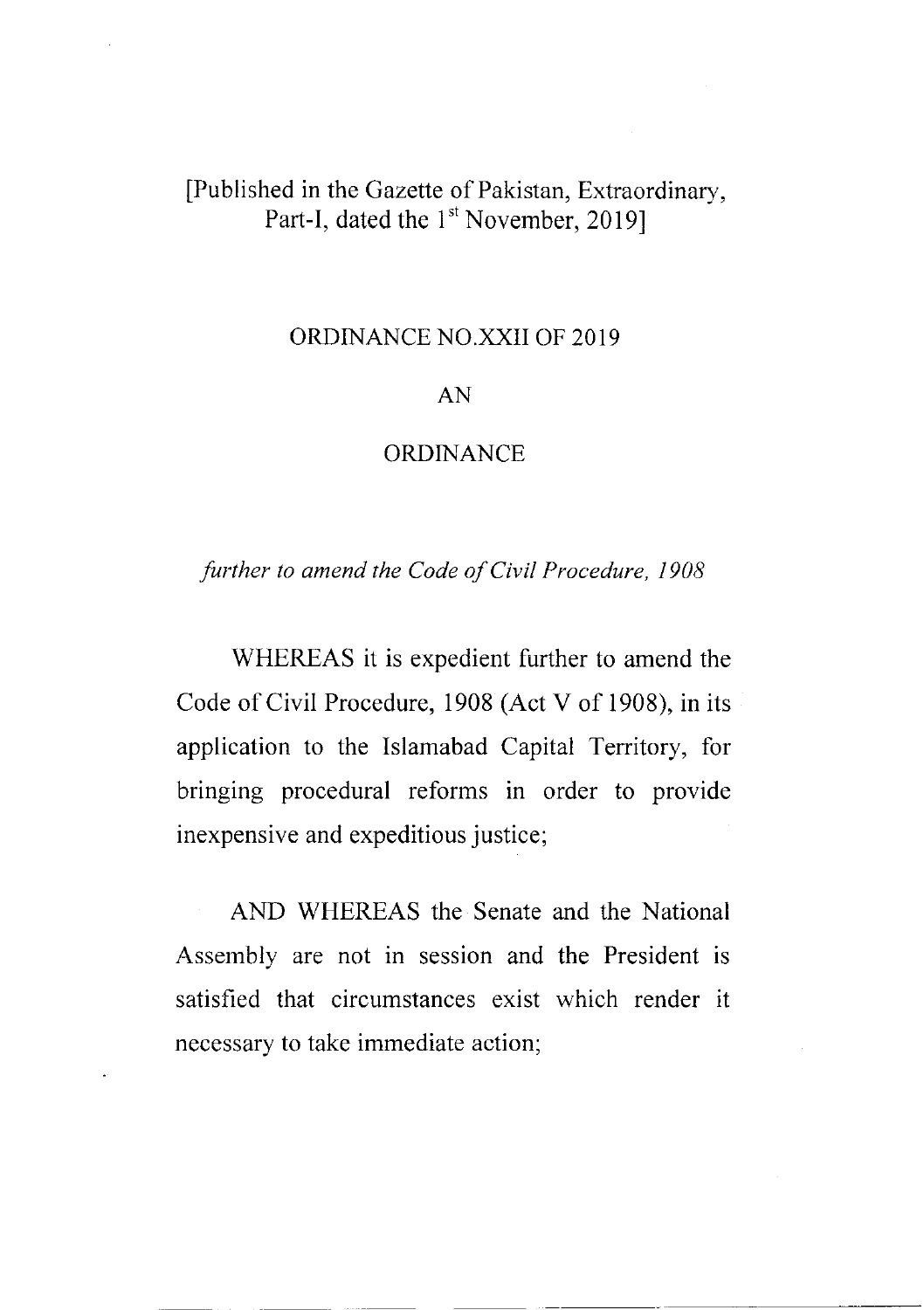NOW THEREFORE, in exercise of powers conferred by clause (1)  $0^{\circ}$ Article 89 of the Constitution of the Islamic Republic of Pakistan, the President is pleased to make and promulgate the following Ordinance:-

Short title, commencement and extent.-- (!) This Ordinance may L. be called the Code of Civil Procedure (Amendment) Ordinance, 2019.

- (2) It shall come into force at once.
- (3) It shall extend to the Islamabad Capital Territory.

Amendment of section 1, Act V of 1908.—In the Code of Civil  $2.$ Procedure, 1908 (Act V of 1908), hereinafter referred to as the said Act, in section 1, after sub-section (3), the following new sub-section shall be inserted, namely:-

- "(4) The primary objective of this Code is to enable the Courts to-
- $(a)$ deal with the cases justly and fairly;
- (b) encourage parties to alternate dispute resolution procedure if it considers appropriate;
- (c) save expense and time both of courts and litigants; and
- enforce compliance with provisions of this Code.".  $(d)$

Substitution of section 3, Act V of 1908.-- In the said Act, for  $3.$ section 3, the following shall be substituted, namely:-

"3. Subordination of Courts.—For the purposes of this Code, the hierarchy and subordination of Civil Courts shall be the same as prescribed in the West Pakistan Civil Courts Ordinance, 1962 (W.P. Ordinance No. II of 1962).".

 $4.$ Substitution of section 6, Act V of 1908.-- In the said Act, for section 6, the following shall be substituted, namely:-

"6. Pecuniary jurisdiction.—Save in so far as is provided for the Islamabad High Court exercising original civil jurisdiction at Islamabad, all civil suits shall be filed in the following manner, namely:

where the amount or value of the subject matter of the suit is below  $(a)$ rupees fifty million, the suit shall be filed in the court of Civil Judge, as may be prescribed by the High Court; and

 $-2-$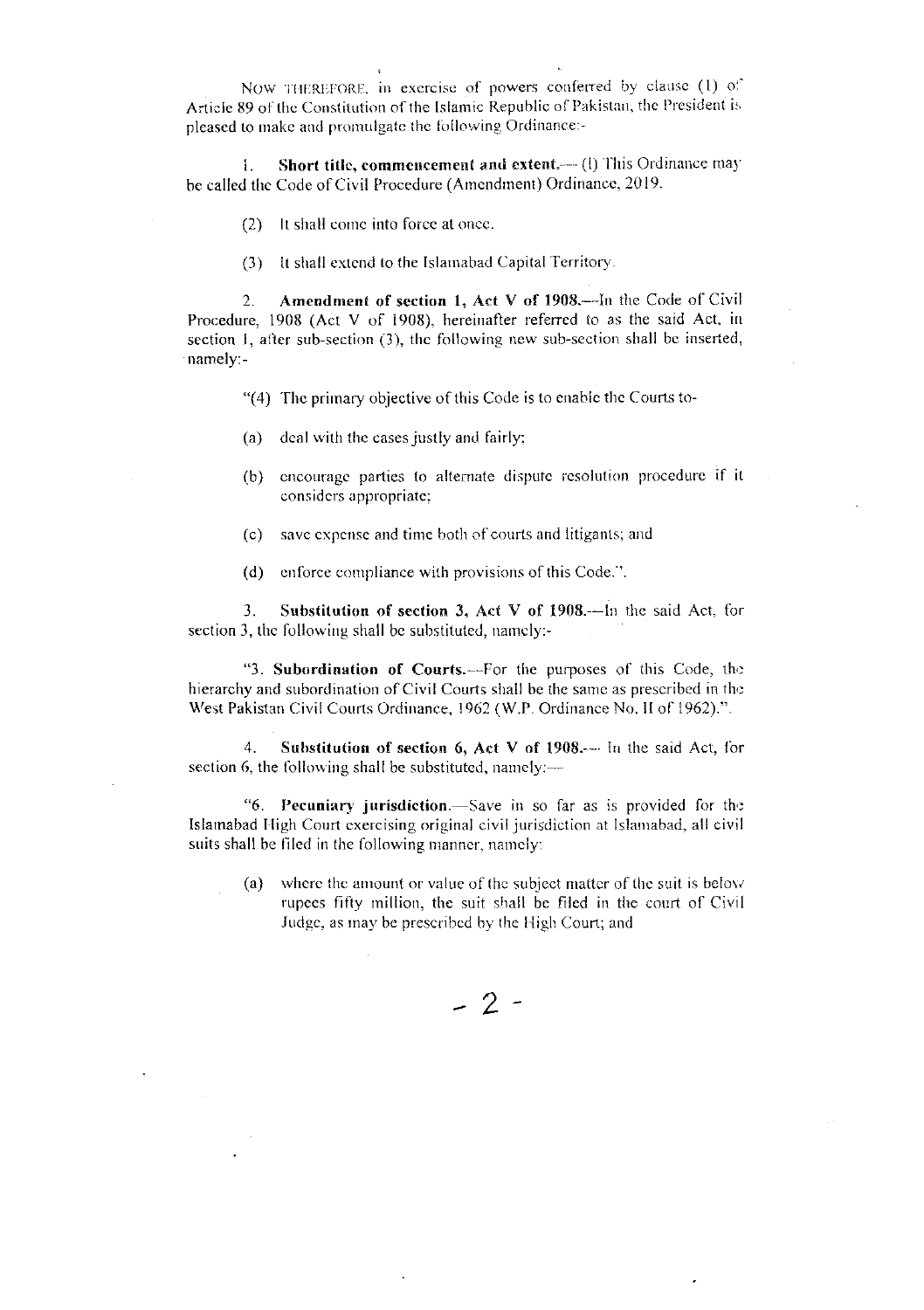(b) where the amount or value of the subject matter of the suit is above rupces lifty rnillion the suit shall be filed in the court of District Judge, as may be prescribed by the High Court.".

5. Omission of section 7, Act V of 1908.—In the said Act, section 7 shall be omitted.

6. Substitution of section 26, Act V of  $1908 - \ln$  the said Act, for section 26, the following shall be substituted, namely:-

"26. Institution of suits through plaint or otherwise. $-$ (1) Every-suit shall be instituted by the presentation of a plaint or in such other manner as may be prescribed.

(2) On prcsentation of the plaiur, it shall be the duty of the Courl to prima facie satisfy itself of jurisdiction, cause of action and limitation:

Provided that if the Court does not satisfy itself, it shall be bound to record reasons for doing so.

 $(3)$  The plaintiff shall, at the time, file as many copies of the plaint and accompanying documents as there are defendants to the suit to be sent along-with the summons and two extra copies of the entire set.

(4) It shall be duty of the Court to maintain electronic records of proceedings in suits as may be prescribed.

**Explanation.**--- For the purposes of this sub-section suits includes any proceedings in applications, appeals, review, revision or anything incidental therelo.

26A. Written statement and proposed issues by the defendant. $\rightarrow$  (1) The defendant shall file written statement not later than thirty days from the date of service to the plaintiff:

Provided that if the defendant fails to file written statement on the date fixed, the Court may grant an opportunity to file the same not later than fifteen days subject to payment of adjournment costs:

Provided further that if the defendant fails to file after the opportunity given under the first proviso, a final opportunity may be given by the Court to file the written statement not later than fifteen days subject to payment of adjournment costs after which the defendant shall lose the right of defence and the Court shall close the right to defend the case: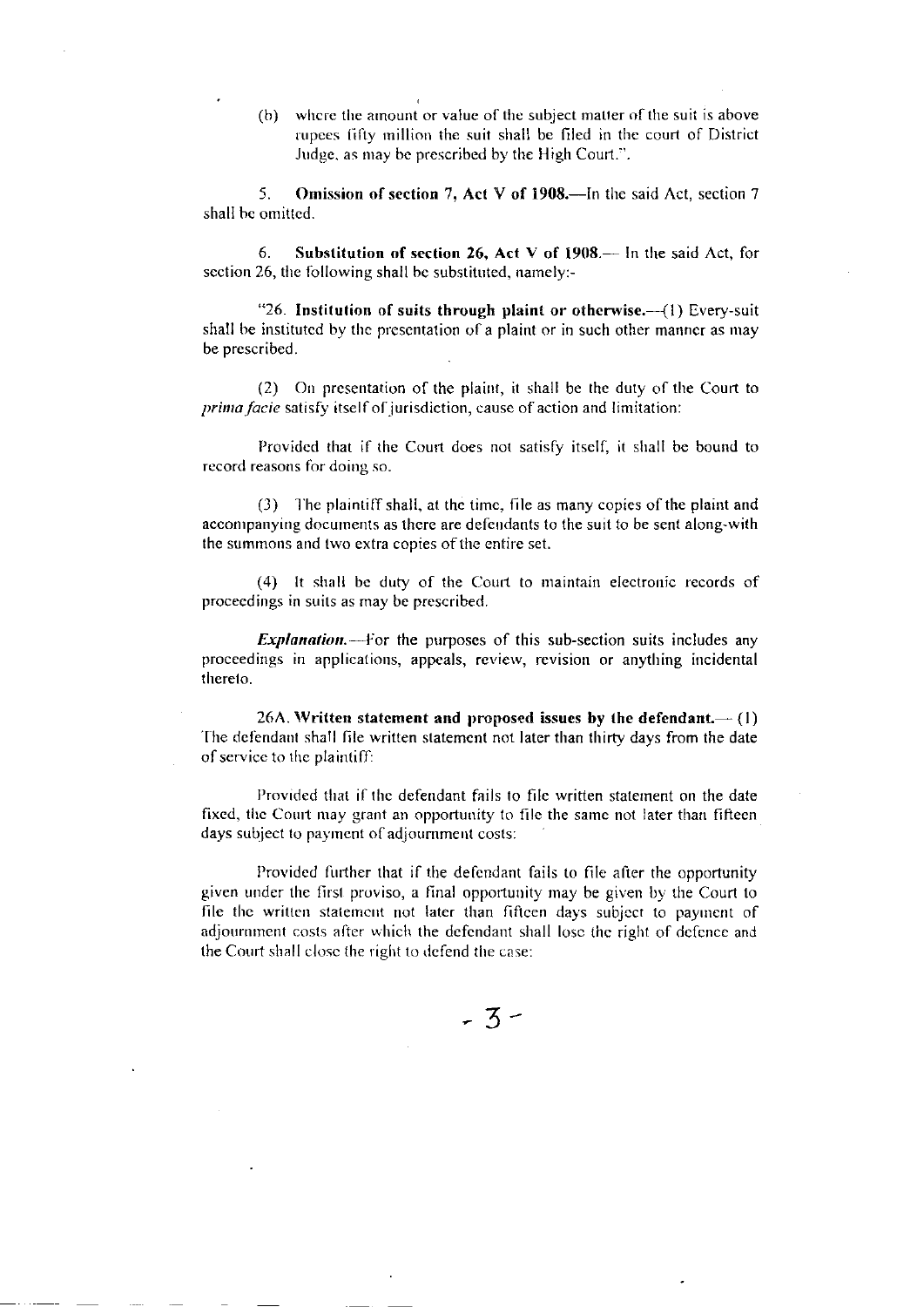Provided also that the written statement may be allowed to be filed by the Court upon payment of costs to be determined by it, if the defendant through an application supported by an affidavit satisfies the Court that he had just and sufficient cause and the Court record reasons for it.

The defendant shall file proposed issues along-with the written  $(2)$ statement:

Provided that if no issues are proposed by the defendant, the Court shall permit the defendant to file proposed issues not later than seven days upon payment of cost to be determined by the Court.

(3) The defendant shall provide additional copies of the written statement and of the documents annexed therewith for each of the parties and the Court.

26B. Proposed issues by the plaintiff.-The plaintiff shall file proposed issues not later than seven days from the date of receiving the written statement:

Provided that in case the plaintiff fails to file the proposed issues, the Court shall permit the plaintiff to file proposed issues not later than seven days upon payment of cost to be determined by the Court.

26C. Framing issues and filing of list of witnesses and recording of evidence.-(1) Not later than ninety days of the institution of a suit the Court after considering the pleadings and issues proposed by parties, shall determine the material propositions of facts and laws which the parties are at variance and frame issues.

(2) For the purposes of sub-section (1), the Court, in its discretion, as it may deem fit, may proceed to frame issues without hearing.

 $(3)$  In case issues are framed without hearing, any party, not later than seven days of the framing of issues, may file an application seeking modification of the issues, which application shall be decided within fifteen days.

(4) After framing the issues, the Court shall order parties to file list of witnesses, not later than fifteen days.

(5) If any party fails to comply with the orders of the Court in subsection (4), a final opportunity may be given by the Court to file list of witnesses not later than fifteen days subject to payment of adjournment costs.

(6) Immediately upon framing of issues and filing of the list of witnesses, the Court shall direct the recording of evidence through Commission in the prescribed manner.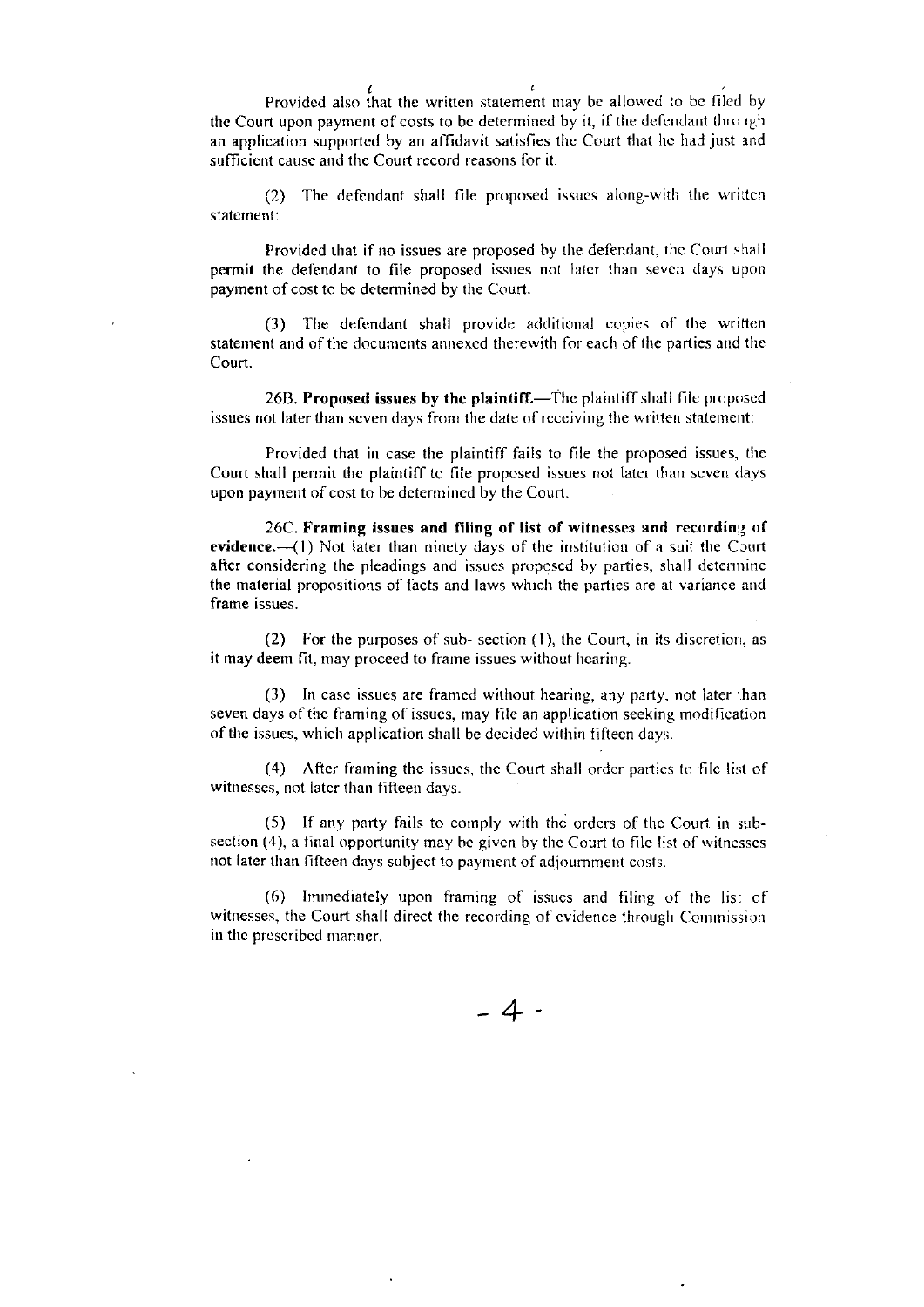(7) For the purposes of sub-section (6), the Court shall appoint a Commission from a list of approved panel of such Commission, comprising advocates and retired judges maintained by the Court in the prescribed manner, on such fee and terms and conditions as detennined by the Court.

(8) 1'he parties shall file affidavits as evidence of their respective witnesses, before the Commission which shall be construed to be examination-inchief.

 $(9)$  On the affidavits in evidence, the witnesses shall be subjected to cross examination and if necessary, just and expedient, shall be subjected to reexamination followed hy cross-cxamiuation or re-examination.

(10) The Commission shall record the evidence and procecdings thereof in written and audio and video recording.

(ll) Not later than nincty days of the order under sub-section (6), the Commission shall finalize the recording of the evidence and submit a report in this regard to the Court along-with the complete written, audio and video record of the proceedings under sub-section (10).

(12) The High Court shall frame rules for the purposes of recording of evidence through Commission, inter alia, empowering the Commission to regulate the Commission's proceedings including but not limited to allowing or disallowing questions, documents, choosing sides, extension of Commission and passing such ancillary or other orders which are necessary to carry out the functions of the Commission.

26D. Hearing of final arguments.-(1) The Court after submission or closing of evidence, as the case may be shall fix a date not later than fifteen days, for hearing of final arguments by parties.

(2) The Court may require the parties to file their written arguments in addition to oral arguments.".

7. Amendment of section 27, Act V of 1908.—In the said Act,-

- (a) in section 27, after the word "claim", the words "not later than fiftecn days" shall bc inscrted; and
- (b) after section 27, as amended hereinabove, the following new section shall be inserted, namely:-

" $27A$ . Process of summons to be simultaneous.  $\left(1\right)$  Summons shall be sent simultaneously unless otherwise ordered by the Court, to the defendant,

 $-5-$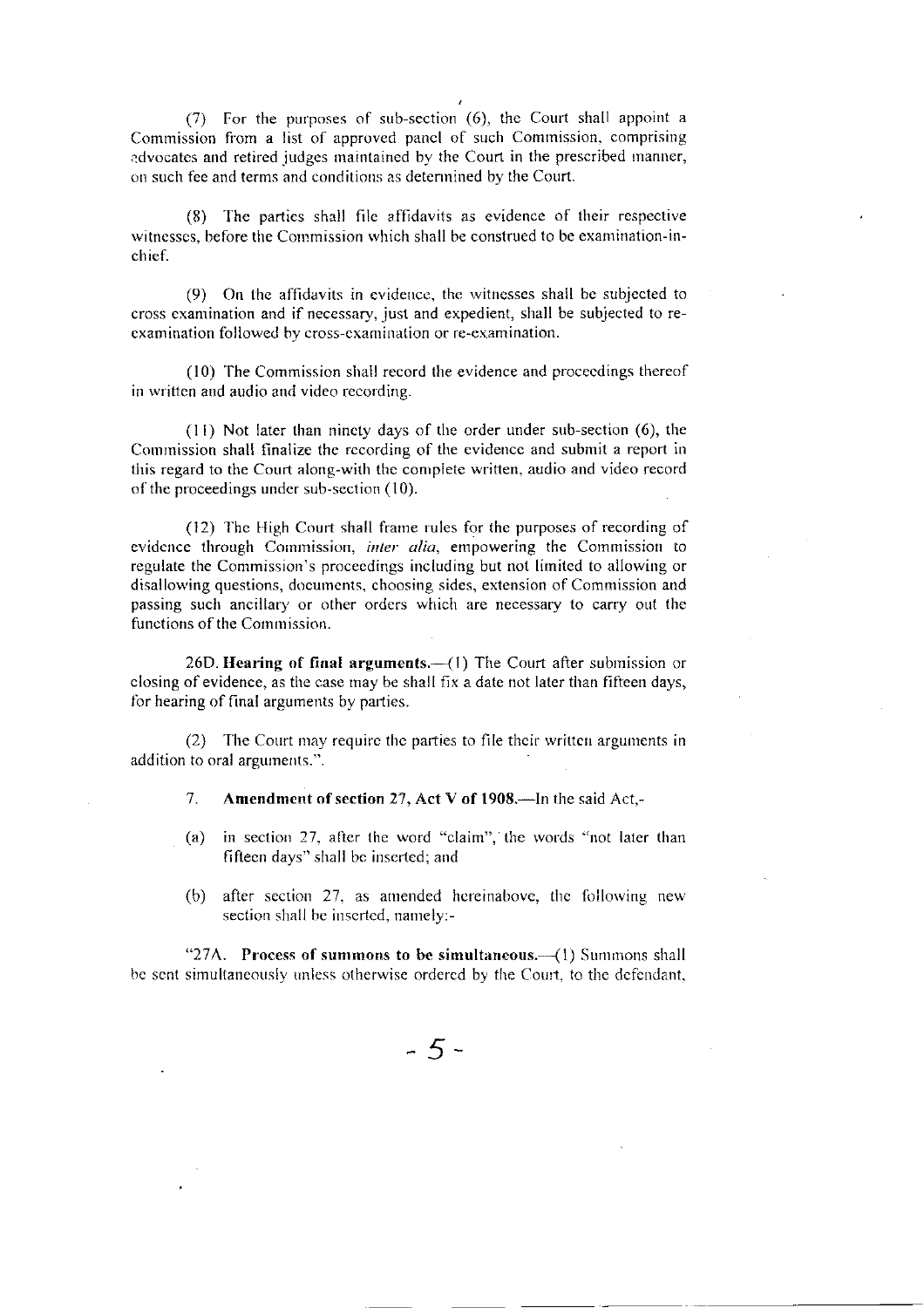by registered post acknowledgment due and another copy of the summons by courier service signed and scaled in the manner prescribed, or as the court may determine, by urgent mail service of Pakistan Post, at the cost of plaintiff.

 $\mathbf{r}$ 

(2) The acknowledgement purported to be signed by the defendant, of the receipt of the registered communication or an endorsement by a courier rnesscngcr or postal employce that the defendant refused to take delivery of the summons shall be deemed by the Court issuing the summons to be *prima facie* proof of the service of summons.

- (3) Simultaneously, the Court shall order scrvice by-
- (a) affixing a copy of the summons at some conspicuous part of the house, if any, in which the defendant is known to have last resided or carried on business or personally worked for gain;
- (b) any modern device including electronic device of communication which may include mobile, telephone, telegram, phonogram, telex, fax, radio, television etc. in a prescribed manner:
- (c) urgent mail service or public courier services;
- (d) beat of drum in the locality where the defendant resides;
- $(c)$  announcement through mosque, temple, community centre etc.;
- $(1)$  publication in the press in the prescribed manner; or
- (g) any other manner or mode as it may think fit:

Provided that the Court may order the use of all or any of the aforesaid manners and modes of service simultaneously.

 $(4)$  If the defendant fails to appear, the Court may direct service again by any of the modes mentioned in sub-section  $(3)$  to appear on a date not later than seven days.

 $(5)$  Location of bailiff or process-server serving the summons shall be monitored by modern devices, in a manner prescribed, and a photograph shall be taken of the defendant or the premises or the person accepting summons on behalf of defendant and be made part of the record as a proof of delivery.".

8. Amendment of section 33, Act V of 1908.—In the said Act, in section 33, after the word "judgment", the words "within ninety days of the final hearing" shall be inserted.

 $-6-$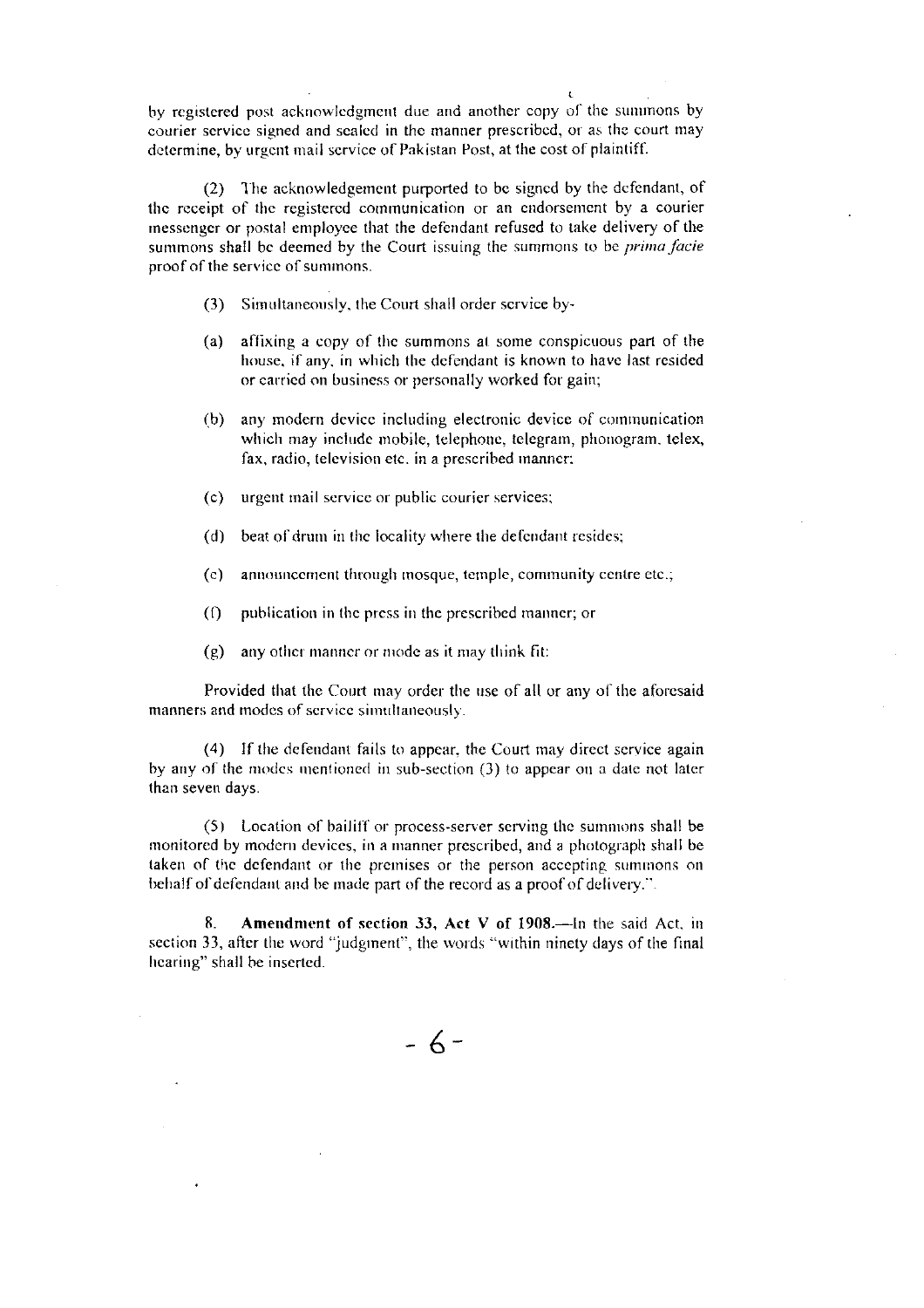9. Insertion of new section 75A, Act V of 1908. $\text{-}$ In the said Act, after section 75, the following new section shall be inserted, namely:-

"75A. Spot checks. $-\left(1\right)$  In order to further the primary objective mentioned in sub-section (4) of section 1, in any proceedings in a suit, the Presiding Officer of the Court in its discretion may, on his own or at the application of any of the parties, at any stagc may carry out spot checks including inspection of documents and premises in order to ascertain issues of partition, demarcation, possession, state of construction and anything incidental and ancillary thereto.

**Explanation I.**—For the purposes of this sub-section, spot checks may be carried out after passing of decree to ensure Court orders are implemented as decreed.

Explanation  $II$ —For the purpose of this sub-section a spot check conducted by Presiding Officer of a Court should not be construcd to be an inspection through the appointment of Commission.

(2) The Court may call for the evidence of any person or documents at thc spot.

Explanation.---------For the purpose of this sub-section, "person" includes partics to the suit, individuals present at the spot or any individual Court may deem proper to give evidence in the matter in issue.

(3) After conducting spot checks an interim order recording the findings of the spot inspection shall be prepared and signed by the Presiding Officer of the Court:

Provided that the interim order shall state the date, time, purpose of visit, evidence recordcd and interim findings.

(4) The Presiding Officcr, in his discretion shall be entitled to pass an order or judgment upon the basis of interim order mentioned in sub-section (3) of this section provided the same is confronted to all the parties, who are given a reasonable opportunity to file objections to the same.".

10. Substitution of section 96, Act V of 1908.—In the said Act, for section 96, the following shall be substituted, namcly:-

"96. Appeal from final judgment or decree.—Save where otherwise expressly provided in the body of this Code or by any other law for the time bcing in force. an appeal shall lie to the High Court not later than'thirty days from every-final judgment passed by any Court exercising original jurisdiction

 $-7-$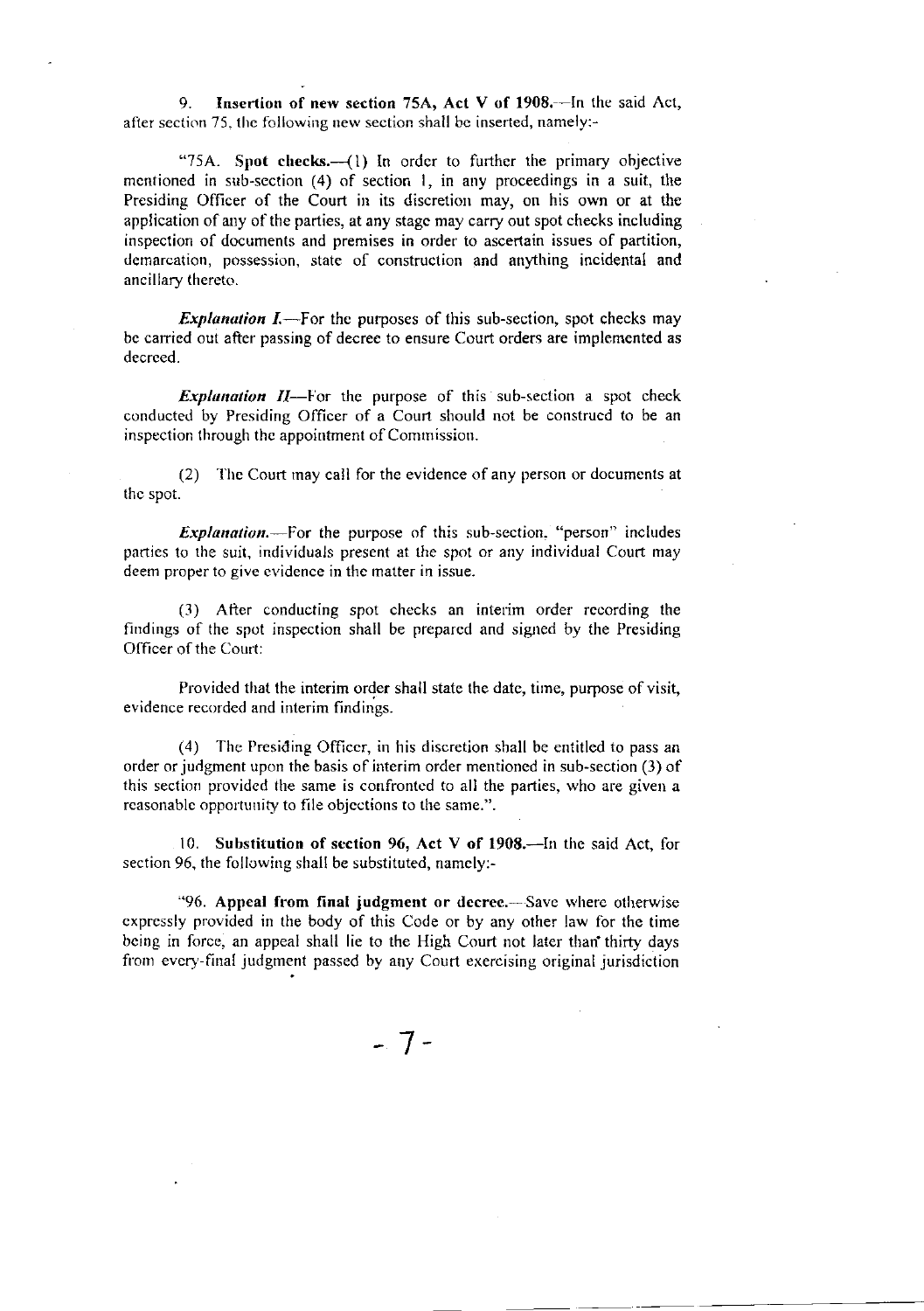on any question of law or fact erroneously determined by the original court  $_{\ell}$ the High Court shall decide the appeal within ninety days.".

11. Omission of sections, Act V of 1908.-- In the said Act section 100, l0l, l02and 103 shall be omitted.

12. Amendment of section 106, Act V of 1908.---In the said Act, for section 106, the following shall be substituted, namely:-

" $106.$  What Courts to hear appeals.—Appeals against order passed under this Code shall lie to the Court, directly from its subordinate court exercising original jurisdiction adjudicating the suit, in the manner prescribed.".

13. Amendment of section 111, Act V of 1908.—In the said Act, in section  $11$ , clause (b) shall be omitted.

14. Amendment of section 114, Act V of 1908.—In the said Act, in section 114 -

(a) in clause (b), the word "or", at the end, shall be omitted; and

(b) for clause (c) the following shall be substituted, namely:-

"may apply for a review of judgment to the Court which passed the decree or made the order, and the Court may make such order thereon as it think  $fit."$ .

15. Substitution of section 115, Act V of 1908.—In the said Act, for section  $115$ , the following shall be substituted, namely:-

"115. Revision.—Any party aggrieved by an order under section 104, passed by the Court of District Judge or Additional District Judge in an appeal against an interlocutory order passed by a Civil Judge or Senior Civil Judge, as the case may be, may within thirty days of the said order may file a revision to the High Court on an obvious misapprehension of law or in respect of a defect in jurisdiction.".

16. Amendment of section 128, Act  $V$  of 1908.—In the said Act, in section 128, after sub-section (2) the following new sub-section (3) shall be inserted, namely:-

" $(3)$  The High Court shall make rules, not inconsistent with the provisions of this Code, for case uanagement and scheduling conferences binding the parties to follow the schedules and timelines prescribed therein.".

 $-8-$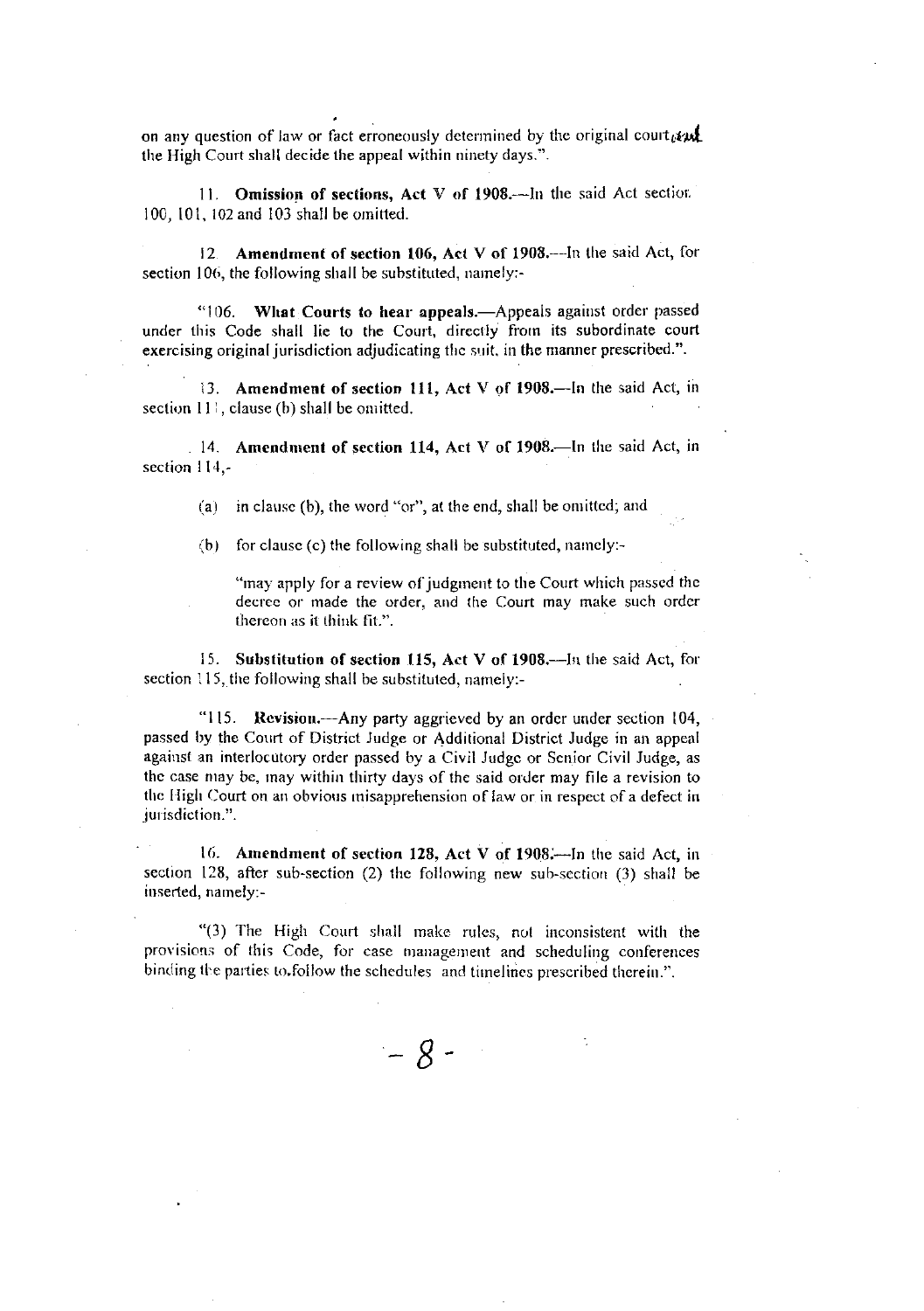17. Substitution of section 141, Act V of 1908.—In the said Act, for section 141, the following shall be substituted, namely:-

"141. Proceedings regarding application for injunctions and other miscellaneous applications and issues.  $(1)$  The procedure provided in this Code with regard to suits shall be followed, as far as it can be made applicable, in all proceedings in any Court of civil jurisdiction.

(2) All suits, in which interlocutory applications have been filed, shall have duplicate sets, one of which shall be placed in the court hearing the main suit and the other shall be placed in the court hearing interlocutory applications.

(3) At all material times, the respective offices of the two courts mentioned in sub-section  $(2)$  of this section, shall keep both the files in the two courts updated and tallied with each other in duplicate and identically including the respective orders and diary sheets.

(4) Both the courts hearing the main case and the interlocutory applications respectively shall procced collaterally according to the timelines prescribcd in this Code and rules or by any order of the Court.

Explanation.  $\equiv$ -lt is clarified that the pendency of any interlocutory application shall be no ground to stay or delay the proceedings before the Court hearing the main case.

 $(5)$  All applications for addition, deletion and substitution of parties, amendments to pleadings, modification or alteration of issues, rejection of plaints, and stay of suits shall be heard and adjudicated by the Court hearing the main case, while all other applications shall be construed to be interlocutory applications warranting to be filed and decided by the Court hearing the interlocutory applications.

 $(6)$  The filing of any application including an application for the rejection of the plaint or a dismissal of suit shall be no ground to dispense with or waive the requirement of filing a written statement within the timelines prescribed in this Codc.

(7) Ihis section shall have effect notrvithstanding any other provision in this Code or any other law for time being in force.".

18. Amendment of section 151, Act V of 1908.—In the said Act, in section 151, after word "Court" occurring for the first time, the words "to be excrciscd after rccording reasons" shall be inserted.

19. Insertion of new section, Act No. V of 1908.-In the said Act, after section 158, the following new section shall be inserted, namely:-

 $-9-$